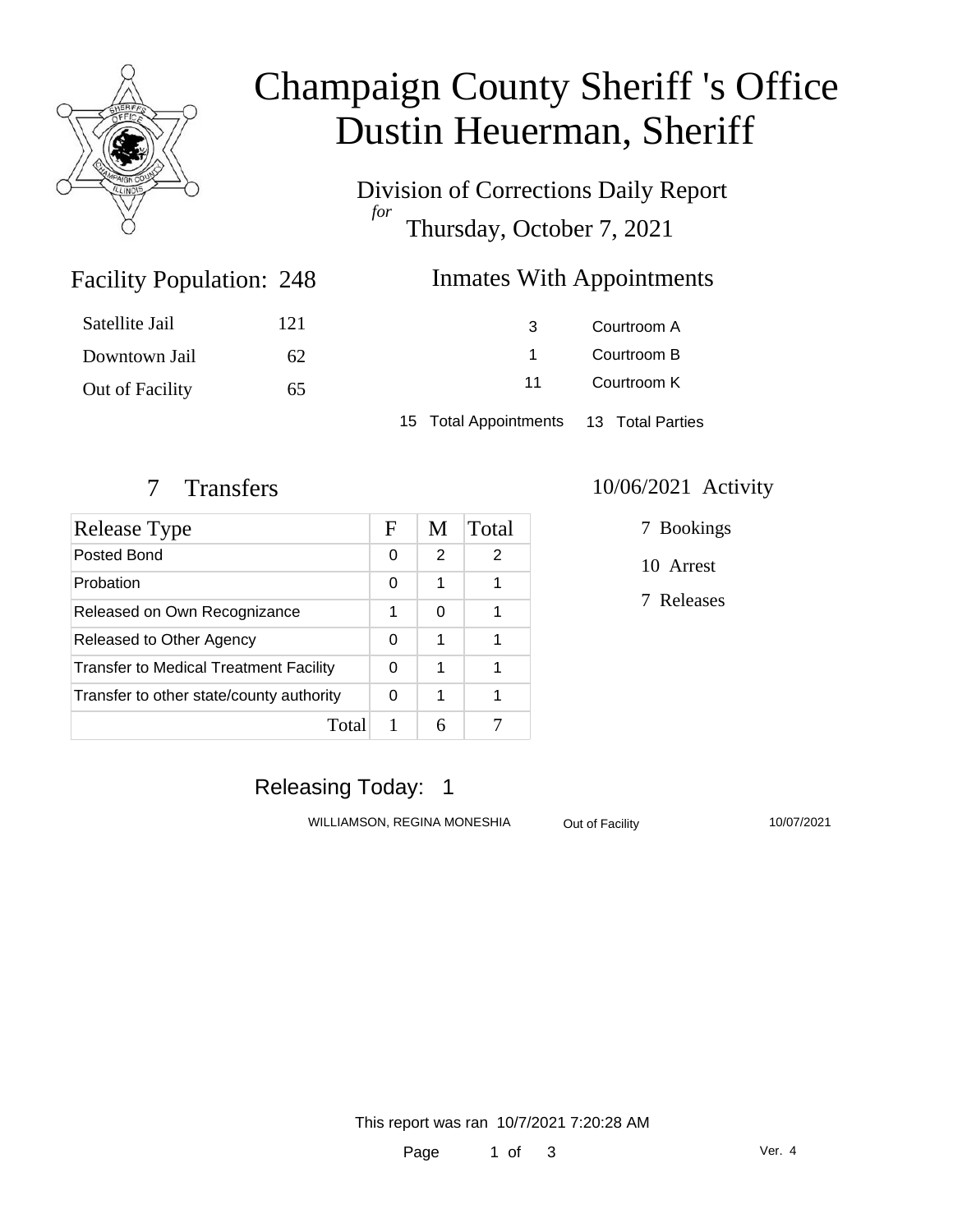

# Champaign County Sheriff 's Office Dustin Heuerman, Sheriff

Division of Corrections Daily Report *for* Thursday, October 7, 2021

#### Custody Status Count

- Electronic Home Dentention 19
	- Felony Arraignment 10
		- Felony Other 3
	- Felony Pre-Sentence 7
		- Felony Pre-Trial 164
	- Felony Pre-Trial DUI 3
	- Felony Sentenced CCSO 3
	- Felony Sentenced IDOC 16
		- Hold Other 2
	- Misdemeanor Arraignment 2
		- Misdemeanor Pre-Trial 3
			- Petition to Revoke 4
			- Remanded to DHS 12
				- Total 248

This report was ran 10/7/2021 7:20:28 AM